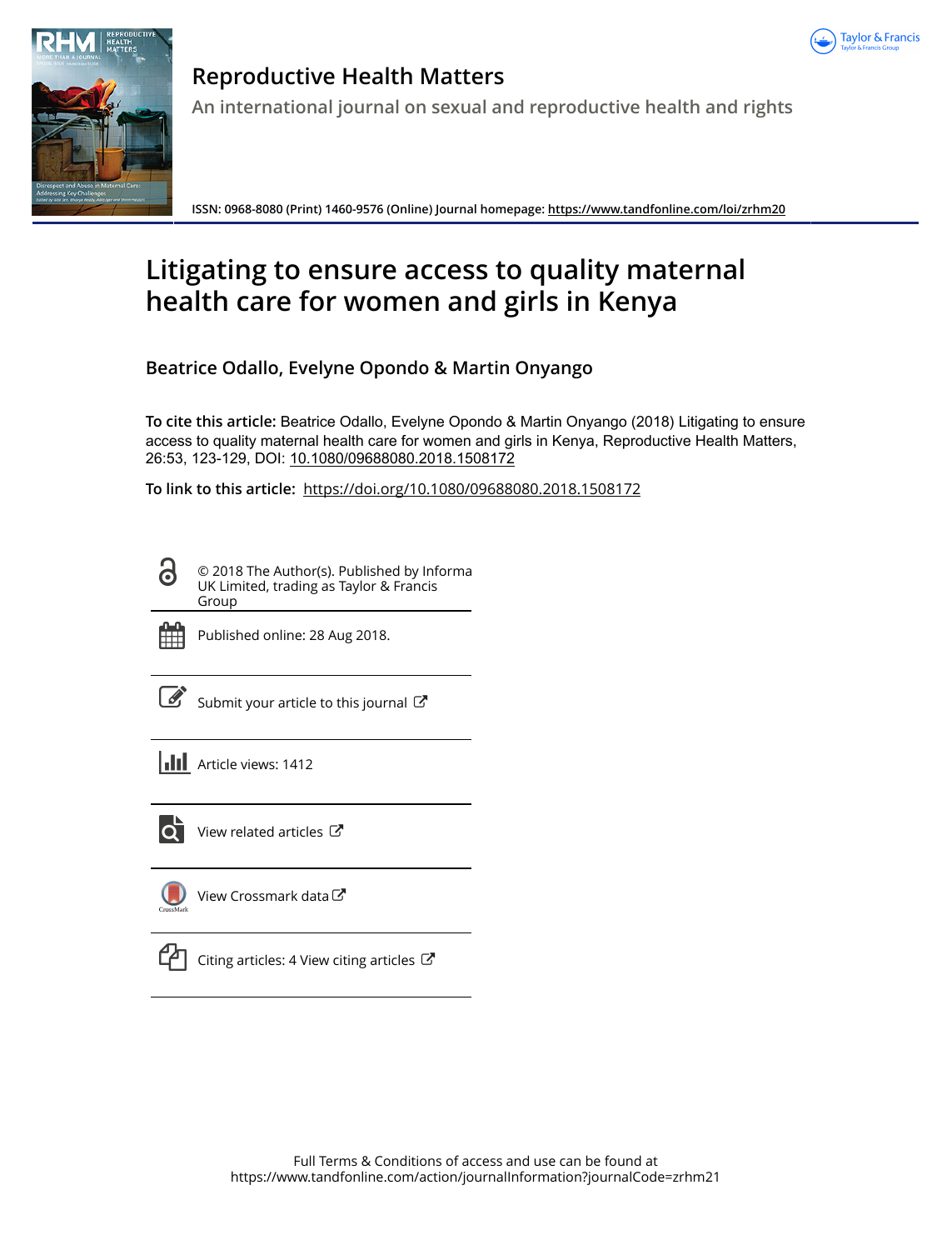## Litigating to ensure access to quality maternal health care for women and girls in Kenya

Beatrice Odallo,<sup>a</sup> Evelyne Opondo,<sup>b</sup> Martin Onyango<sup>c</sup>

- a Legal Fellow for Africa, Center for Reproductive Rights, Nairobi, Kenya. Correspondence: [bodallo@reprorights.org;](mailto:bodallo@reprorights.org) [bettyodallo@gmail.com](mailto:bettyodallo@gmail.com)
- b Senior Regional Director for Africa, Center for Reproductive Rights, Nairobi, Kenya

c Senior Legal Advisor for Africa, Center for Reproductive Rights, Nairobi, Kenya

Abstract: Access to comprehensive reproductive health care for women and girls, including access to quality maternal health services remains a challenge in Kenya. A recent government enquiry assessing close to 500 maternal deaths that occurred in 2014 revealed gaps in the quality of maternal care, concluding that more than 90% of the women who had died had received "suboptimal" maternal care. In Kenya, the Center for Reproductive Rights (the Center) has undertaken public interest litigation among other strategies to challenge human rights violations and systematic failures within the health sector. In 2014, before the High Court of Bungoma in Western Kenya, the Center filed a case on behalf of Josephine Majani who had been neglected and abused by the staff of the Bungoma County Referral Hospital, a public health facility where she had gone to deliver in 2013. This commentary addresses the situation of maternal health care in Kenya and the actions leading to litigation that was specifically aimed at enabling access to quality maternal health care. It provides an analysis of some of the outcomes of the litigation and highlights the implications thereof on implementation of maternal health care in Kenya and beyond. DOI: 10.1080/09688080.2018.1508172

Keywords: Women, girls, quality maternal health care, maternal mortality and morbidity, comprehensive reproductive health care, pregnant, litigation, dignity, maternal health policies

#### Introduction

The rights to access quality maternal health care is connected to and can impact other fundamental human rights. Central to the provision of quality maternal care is the issue of whether pregnant and labouring women are treated by health providers in a respectful and dignified manner that promotes the woman's health and well-being. The absence of such treatment renders services disrespectful and/or abusive, and violates women's human rights. Sadly, not only are pregnant women treated all too often in a disrespectful manner, but their right to respectful treatment is also not recognised or institutionalised through complaint and redressal mechanisms. Even where such mechanisms may exist, women and their families may not have the information available that would enable them to seek redress.

Violations of women's rights during childbirth result in women distrusting the health system and care providers, making them less likely to seek facility-based maternity care or other health services. In a country such as Kenya, with a high burden of preventable maternal mortality and morbidity, where women are consistently encouraged to seek skilled birth assistance, such violations may have the opposite effect and should not be tolerated. In this paper, we explore the need for governments to recognise and ensure, to the best of the governments' capabilities, that all women and girls have access to quality maternal health care, and access to justice and reparations in case of violations. We present a judicial complaint filed in 2014 on behalf of Josephine Majani in Kenya, as a case that represents a positive step towards holding the Kenyan government accountable for pregnant women's health and human rights.

Josephine's case resembles other previous judgements, such as the case of Alyne da Silva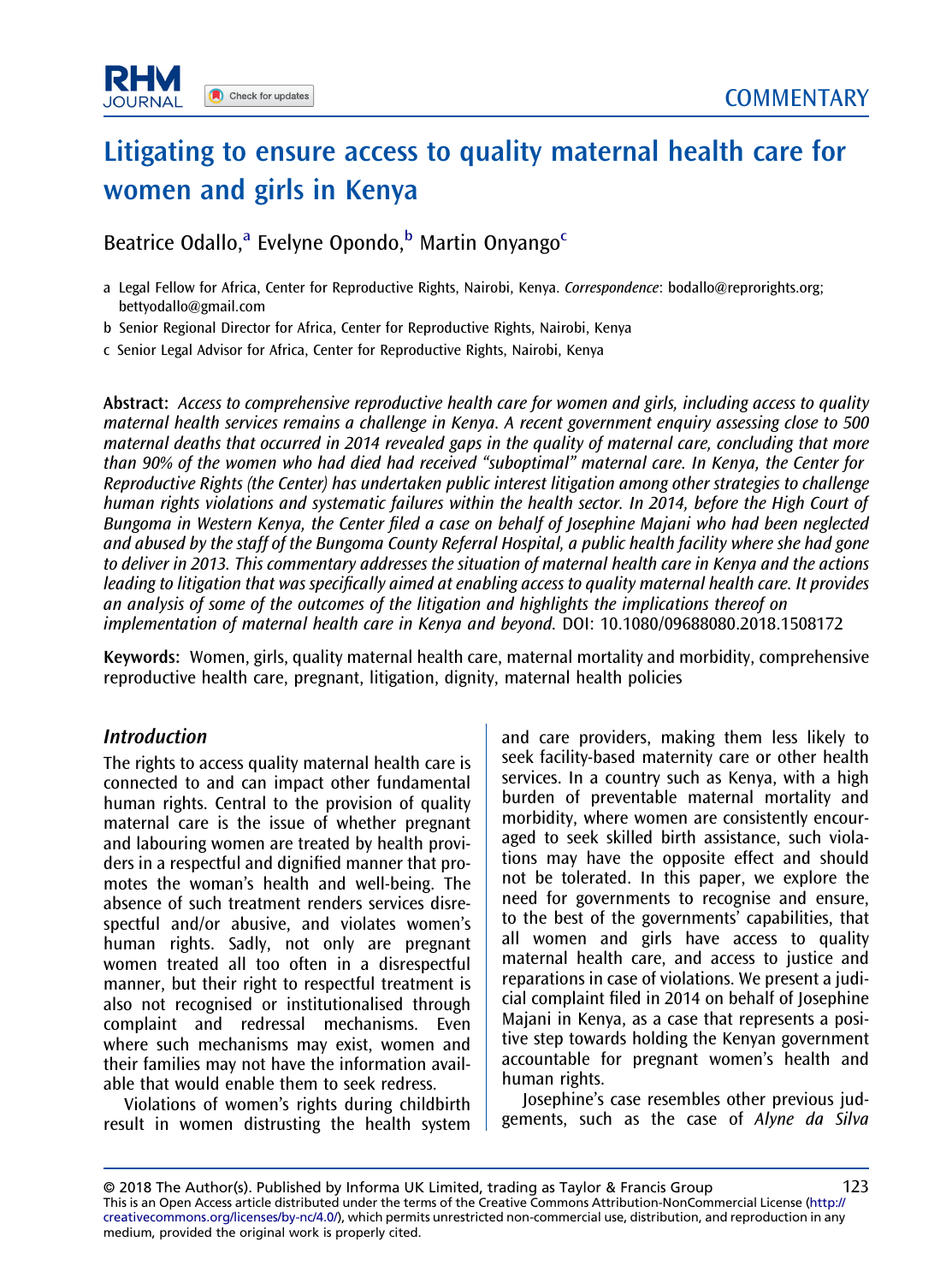<span id="page-2-0"></span>Pimentel V Brazil,<sup>[1](#page-6-0)</sup> a poor Afro-Brazilian woman who died after multiple medical facilities failed to provide her with emergency obstetric care. The case was brought before the Committee on Elimination of All Forms of Discrimination Against Women (CEDAW) in 2008. In this case, the Committee found that Alyne had been discriminated against, based on her being a woman of African descent. The Committee highlighted that the failure to provide quality maternal health care constitutes a form of discrimination against women as only women require such services.<sup>[2](#page-6-0)</sup>

## Maternal health in Kenya

The Kenyan Constitution states that every person has the right to the highest attainable standard of health, including the right to reproductive health care. The Constitution also provides for devolution of government and clarifies that the delivery of health services is a function of the 47 county governments. The national government is responsible for development of health policies and remittance of funds to county governments for the delivery of health services.

According to the 2014 Kenya Demographic and Health Survey, the maternal mortality rate in Kenya for the seven-year period preceding the sur-vey was [3](#page-6-0)62 per 100,000 live births, $3$  one of the highest maternal mortality rates in the world.<sup>[4](#page-6-0)</sup> Moreover, for every woman who dies during childbirth in Kenya, an estimated 20–30 other women suffer serious injury or disability due to complications during pregnancy or delivery.[5](#page-6-0)

Of the Kenyan population, 9% live in counties which can only provide prenatal care of minimally adequate quality.<sup>[6](#page-6-0)</sup> Only 44% of all births in Kenya are delivered under the supervision of a skilled birth attendant. Traditional birth attendants assist with 28% of births, while relatives and friends assist with 21% of births and 7% of pregnant women receive no assistance at all.<sup>[7](#page-6-0)</sup> In fact, only 8% of impoverished women as compared to 24% of wealthier women had access to adequate delivery care in 201[6](#page-6-0). $^6$  While the World Health Organization recommends postnatal care starting an hour after delivery, and at least for the first 24 hours in order to address potential complications, only 51% of women in Kenya receive a postnatal check-up within two days of giving birth. $8 \text{ In an}$  $8 \text{ In an}$ assessment of 484 maternal deaths reported in Kenya's District Health Information System in 2014, 81% were caused by substandard care,

indicating that a better standard of care could have prevented many of these deaths.<sup>[9](#page-6-0)</sup>

The poor quality of maternal care is attributable to many factors. Health facilities are not equipped to offer effective quality maternal health services and health professionals are not appropriately trained. Only 36% of public health facilities offering delivery services have the basic and necessary infrastructure and equipment, such as electricity and water. Facilities in rural and marginalised areas, and lower cadre facilities are mostly ill-equipped.<sup>[10](#page-6-0)</sup> There is a shortage of 3091 equipped maternity facilities in Kenya, which greatly hinders the effective provision of quality maternity services.<sup>[11](#page-6-0)</sup>

On June 1, 2013, as a step to improve access to facility-based maternal care to all expectant mothers and reduce maternal deaths and complications resulting from deliveries by unskilled attendants, President Uhuru Kenyatta issued a Directive abolishing maternity fees in public health facilities.<sup>[12](#page-6-0)</sup> Following the directive, an influx of patients led to overcrowding in maternity wards,<sup>[13](#page-6-0)</sup> and hospitals reported that nurses were overburdened. In addition, the Directive notwithstanding, women still had to purchase basic goods required for delivery, such as cotton wool and the medications used to induce labour.<sup>[14](#page-6-0)</sup> Five years on, not much has changed. The lack of certainty about the services covered under the Directive means women still have to purchase medicines and other necessities for delivery, while the service providers' workload is still greatly increased.[15](#page-6-0)

## Disrespect and abuse: the case of Josephine Majani

In August 2013, Josephine Majani, a 28-year old mother of two, was admitted at Bungoma County Hospital in Western Kenya for an induction. At the time, the number of women admitted for delivery was more than the number of beds in the labour ward and some of the women, including Josephine, had to share beds. Not a single nurse was readily available to assist her or the other pregnant women while they were in the labour ward. Instead, the nurses told the women that if they wanted to receive any assistance, they should walk to the delivery room once labour began. When Josephine began experiencing intense labour pains, she called out repeatedly for help, but never received medical attention;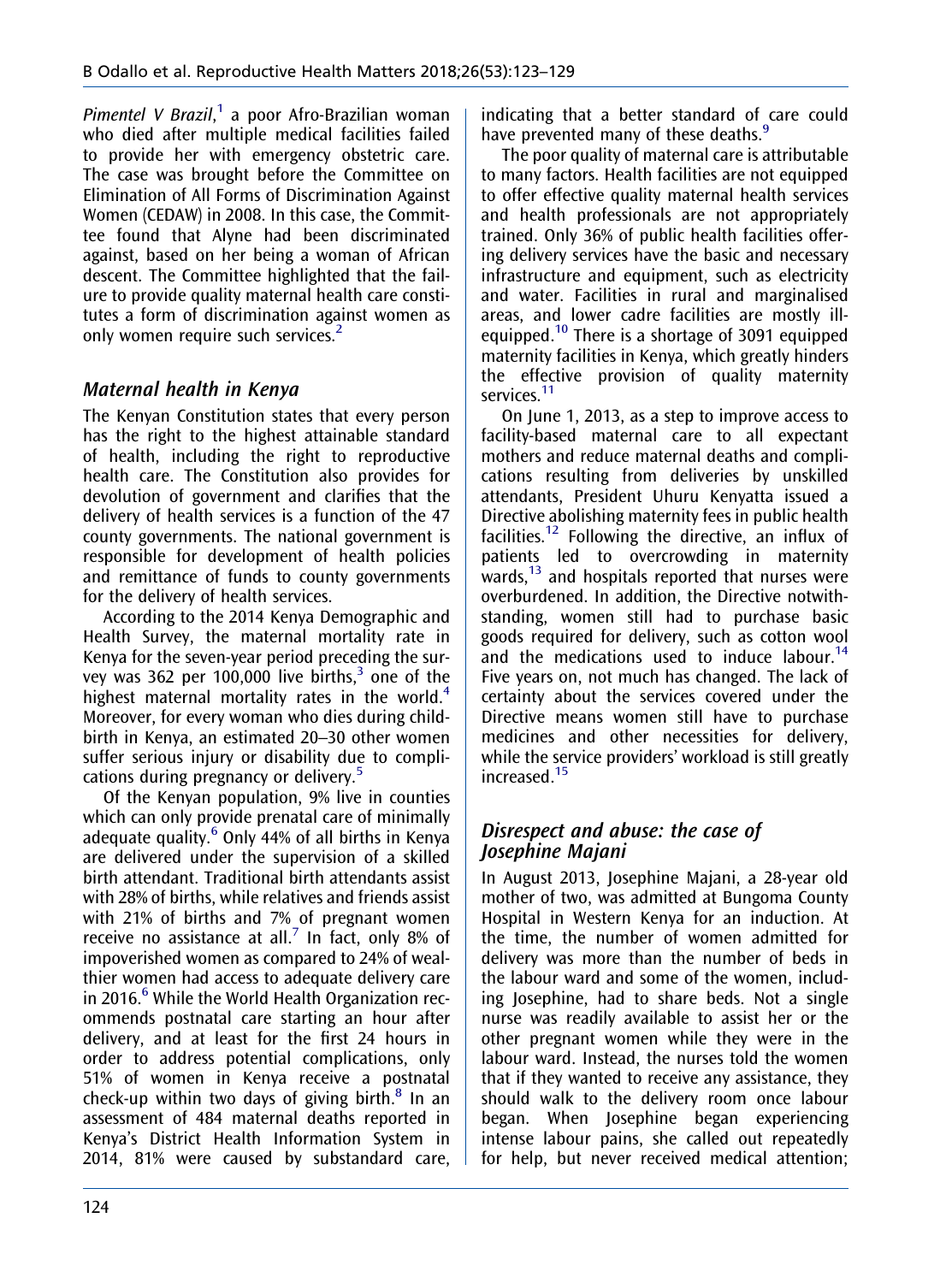she walked to the delivery room where she found that all the beds were occupied. Unmonitored by the hospital staff, she ended up giving birth and falling unconscious on the hospital floor in her attempt to walk back to the labour ward. Rather than offering Josephine appropriate medical care upon finding her unconscious on the floor, two nurses repeatedly slapped and verbally abused her in anger because she dirtied the floor where she had been forced to deliver her baby. Unknown to Josephine, her ordeal had been recorded on mobile phone by a person who was attending the County Hospital. The video recording was later aired by a Kenyan television network seeking to highlight her plight.

In 2014, the Center for Reproductive Rights<sup>\*</sup> filed a case on behalf of Josephine Majani in the Bungoma High Court, challenging the disrespectful and abusive treatment of her at a government health facility and demanding that the government address the infrastructural challenges bedevilling the health care system in Kenya. The case was filed against the Attorney General of Kenya, the County Government of Bungoma, the Bungoma County Cabinet Secretary for Health, the Cabinet Secretary of the Ministry of Health and the Bungoma County Referral Hospital. The complainants argued that the Kenyan government and Ministry of Health must be held accountable for the ill-treatment that Josephine endured, including human rights violations, under Kenya's constitution and international law.

Josephine alleged that as a woman, she was discriminated against because she was unable to access quality maternal health services and that the treatment she received amounted to cruel, inhuman and degrading treatment. She argued that the failure of the hospital to provide her information regarding a clear mechanism for her to formally lodge a complaint against the nurses who had abused her was a violation of her right to information. Josephine sought orders for general damages for physical and emotional trauma and

a declaration that the abuse meted out on her amounted to a violation of her right to health among other rights.

The national government denied that there had been any violation of human rights and argued that the resources availed to Bungoma County government for staffing, equipment and basic maternal care were limited. Bungoma County government argued that it had only taken up the administration of the facility in 2013 and since then, it had not received any funds to expand the facility. It also stated that in any case, the right to health was progressively realisable. Bungoma County posited that there was no discrimination simply because maternal care services are available to all women. The government further argued that the pain experienced by Josephine was a natural consequence in the process of childbirth and that there was nothing unique in her case. The county government also argued that the abusive nurses had been investigated by the Nursing Council of Kenya, the statutory body mandated to address professional misconduct among nurses, and they had been absolved of the allegations of abuse against Josephine.

#### The judgement: respecting and protecting human rights to dignity and non-abuse

In March, 2018, the Bungoma High Court ruled in favour of Josephine Majani, $\dagger$  pointing to a number of violations of her human rights. The ruling embraced substantive justice over legal procedural technicalities. The Court held that even if there were any shortcomings in the clarity of the case as presented, the Constitution of Kenya demands that in exercising judicial authority, Courts shall be guided by principles that include justice being administered without due regard to technicalities. Further, in line with earlier precedents, it stated that there need not be mathematical precision or profound formalism in drawing constitutional petitions. The Court thus upheld and affirmed an enabling standard for challenging constitutional violations without undue regard to technicalities.

#### Wider interpretation of the right to health

The Court elaborated that the right to health care "encompasses proper treatment at hospital,

<sup>\*</sup>The Center for Reproductive Rights is a global organization, with headquarters in New York and regional offices in Nairobi, Nepal, Bogota, Geneva and Washington D.C. that uses the law to advance reproductive freedom as a fundamental human right that governments are obligated to respect, protect and fulfil. In Kenya, the Center works on several reproductive rights issues including access to quality maternal health care for all women and girls.

<sup>†</sup> Full text of the Judgement. Available at [http://kenyalaw.org/](http://kenyalaw.org/caselaw/cases/view/150953/) [caselaw/cases/view/150953/](http://kenyalaw.org/caselaw/cases/view/150953/).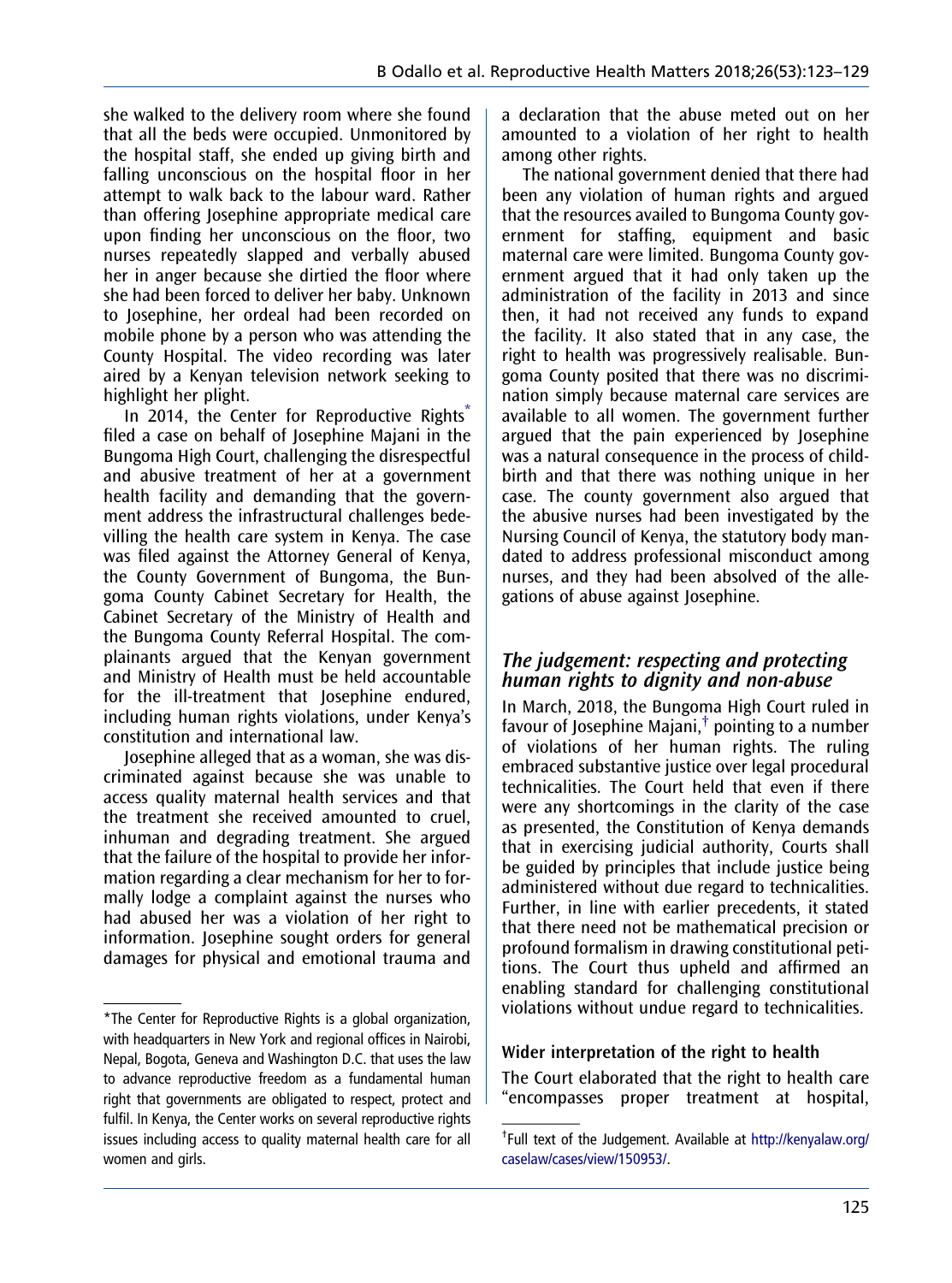availability of necessary equipment, facilities and accommodation." The Court also observed that there was an admission by the government that the hospital was overstretched, because the number of beds and the number of health care providers who were present were few in comparison to the number of patients who sought maternal health care services and that

The fact that the respondents failed to avail the basics, such as drugs and cotton wool for women delivering when there is a right to health anchored in the constitution and where a presidential directive exists to provide specifically on the free maternal health care is nothing short of violation of basic rights.

This finding expanded on the previous understanding of the right to health as enshrined in the Kenyan Constitution which has many times been expounded upon terms of international provisions but has not been assigned much practical and local content. $\ddot{\text{F}}$  The Court articulated the minimal actions the government should take in order to be able to progress towards meeting its obligations to fulfil the right to health, including the right to quality maternal health care in light of the 2013 presidential Directive.

#### Emphasis on the right to dignity

In acknowledging that Josephine gave birth on a floor in an open area where others watched, and her experience captured on video and later shared with a national television station, the Court held that "giving birth in an open place where third parties watch, even if it's with good intentions, is a derogation of one's dignity." Further, "being shouted at and being forced to walk, carrying one's own placenta constitutes cruel, humiliating and demeaning actions." Relying on the African Charter and Kenya's Constitutional provisions on the right to dignity, as well as South African case law, the Court underscored the fundamental importance of human dignity in all societies and added that human dignity constitutes a recognition of the intrinsic worth of human beings, which dictates that they be treated with respect and concern.

#### A minimum expected standard for delivery of maternal health services

The Court called the actions of the nurses towards Josephine "inexcusable" and opined that

no matter how overstretched they were … The Petitioner was in a vulnerable state, what she needed was care and attention, which they failed to offer, she could not have possibly delayed her labour processes so as to await a vacancy in the delivery room, they were not available for her either in the hour of need. The Petitioner certainly did not deserve cruelty and abuses meted on her. The nurses as healthcare providers owe a duty of care to their patients at all times, theirs is a calling to serve humanity in vulnerable circumstances. What the Petitioner required was understanding and compassion at the time.

The Court ordered that a formal apology be made to her, not only by the Bungoma County Cabinet Secretary for Health and the Hospital, but also by the nurses who had abused her. The Court observed that "in redressing the injuries suffered by the Petitioner, no amount of monetary compensation may compensate the pain and suffering that the Petitioner went through" and that "compensation is merely an acknowledgement of the infringement of rights, and an attempt to make reparation." It awarded Josephine Kenya Shillings 2,500,000 (approx. 25,000 USD).§

This order signifies recognition by the Court that despite the shortcomings that may be experienced at an institutional level, such as the lack of infrastructure for delivery of health, the government must still meet its core obligation to provide access to the right to health, including maternal health, in a manner that is, at minimum, acceptable. The personnel working at hospitals are a key component in government's provision of health care services that comply with human rights. To require that an apology be made to Josephine goes beyond holding the institutional heads in government accountable for infrastructural ineptitude. It establishes that treating individuals seeking services with dignity and respect is a key component of the acceptable, minimum standard of care.

<sup>‡</sup> For example, in the case of Mathew Okwanda v Minister of Health and Medical Services & 3 others [2013] eKLR. Full text of the judgement. Available at [http://kenyalaw.org/caselaw/](http://kenyalaw.org/caselaw/cases/view/88803) [cases/view/88803.](http://kenyalaw.org/caselaw/cases/view/88803)

<sup>§</sup> The Center is working with the Bungoma County Government to ensure that Josephine receives her compensation and the apology from the nurses involved in her mistreatment.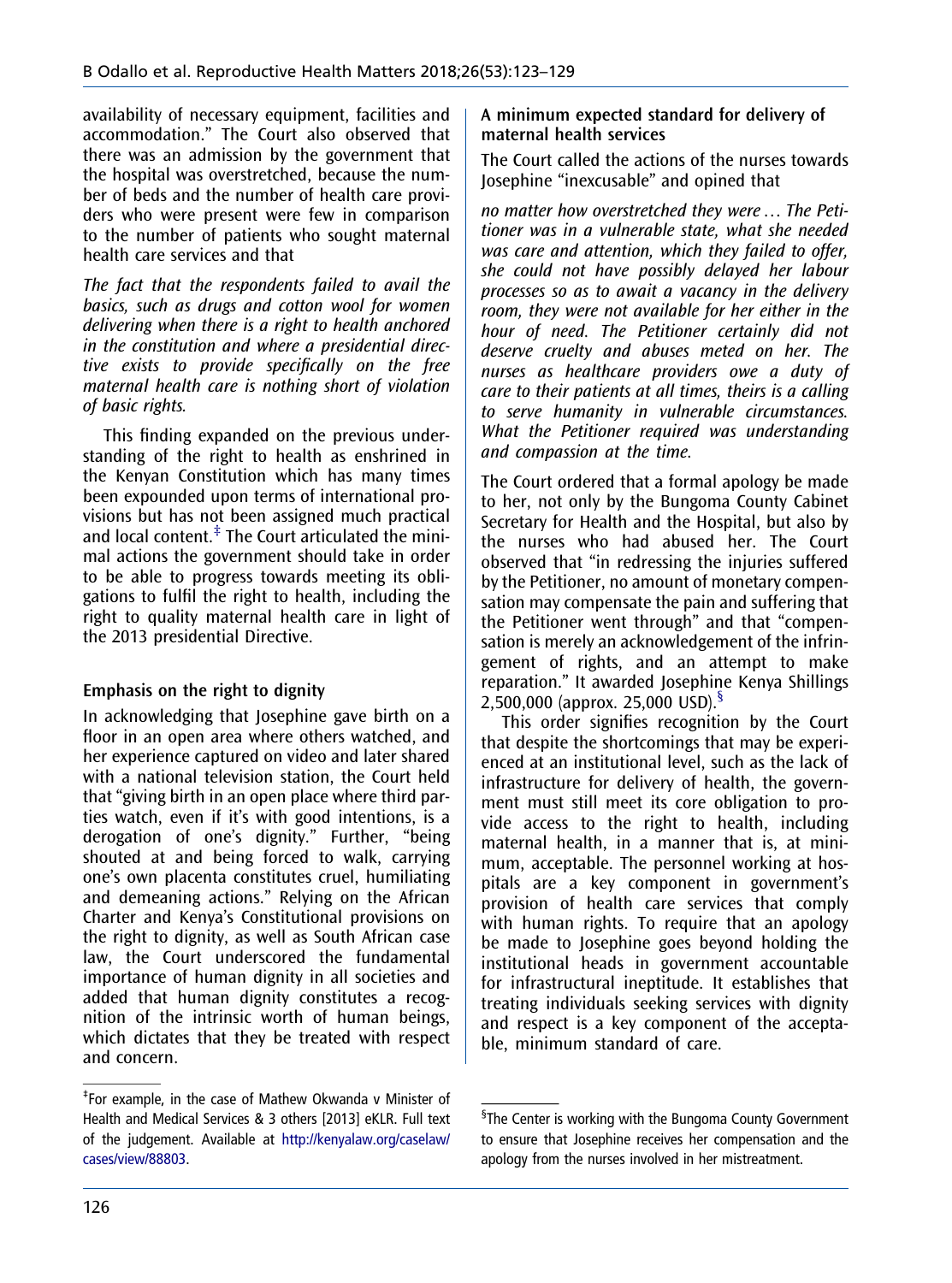#### The judgement: missed opportunities to promote and fulfil human rights

Despite the important advances the judgement made towards protecting pregnant women's human rights, there were important missed opportunities to go even further.

#### Narrow interpretation of the right of access to information

Surprisingly, the Court found that there was no violation of the right of access to information even though the government failed to display or bring to Josephine's attention, the hospital's complaints procedure, citing that Josephine "did not, testify to the fact that the necessary information was [requested and] not disclosed to her."

Previous Kenyan jurisprudence on the right of access to information has solidified the position that one can only claim that their right of access to information has been denied or threatened once they have requested such information and have been denied the same.<sup>\*\*</sup> The reasoning therefore is that institutions should be provided an opportunity to honour requests for information before they are ordered to provide information by courts. This position essentially absolves the government of being proactive in sharing information. Where the government holds information that may impact reproductive health, interpretation of the right of access to information would serve the public better if it required government to be proactive and provide such information even without specific requests from the public.

#### Failure to render substantive orders

The Court observed that the government's claim that it met its obligations in delivering quality maternal health services is half-hearted, especially considering the admission that the government lacks adequate resources for implementation thereof. Further,

the national and county governments have still not devoted adequate resources to health care services and have not put into place effective measures to implement, monitor and provide minimum acceptable standards of health care, thus violating our very own constitution and international instruments that we have acceded to as a country.

Thus, the Court declared that "the National Government and County Government of Bungoma failed to develop and/or implement policy guidelines on health care, including maternal health care, thus denying the Petitioner her right to basic health care."

By these declarations, the Court once again recognised the core obligation of the government to ensure the delivery of maternal health care services as well as the important role of policy guidelines in implementation of minimum standards in service delivery and monitoring of implementation to allow for improvement. However, having declared as such, the Court neglected to order any concrete and sustainable actions that the national and county governments should take to remedy the dire situation and meet its obligation of putting in place policies and standards for the delivery of quality maternal health care.

#### Failure to mandate human rights training for health providers

Even though the Court disregarded the findings of the Nurses' Council that absolved the nurses of mistreatment and abuse and found that the nurses violated Josephine's human rights, the Court neglected to mandate human rights training for the nurses involved. Such training could help providers understand and internalise the need to treat their patients with dignity and how to go about it; especially as their oversight body failed to recognise the importance of the same and continues to blame such violations on lack of infrastructure.

The Court's restraint can be interpreted as adherence to the general rule that Courts should not venture into the realm of policy making since this is a function of the executive branch. In this case, however, there was room to direct the national and county governments to take appropriate action to remedy the situations identified without proceeding to elaborate the processes/policy actions that would constitute appropriate government action. This distinction would ensure that the Court steer clear of policy but deliver a judgement with requisite vigour.

## Conclusion

On balance, despite limitations, the judgement in the Josephine Majani case sets a powerful precedent for women's ability to demand legal redress for disrespect and abuse. It sets a precedent in Kenya and has value to other countries of Africa

<sup>\*\*</sup>See for example, Njuguna S. Ndung'u v Ethic & Anti-Corruption Commission & 3 others [2015] eKLR and Charles Omanga & 8 Others v Attorney General and Another [2014] eKLR.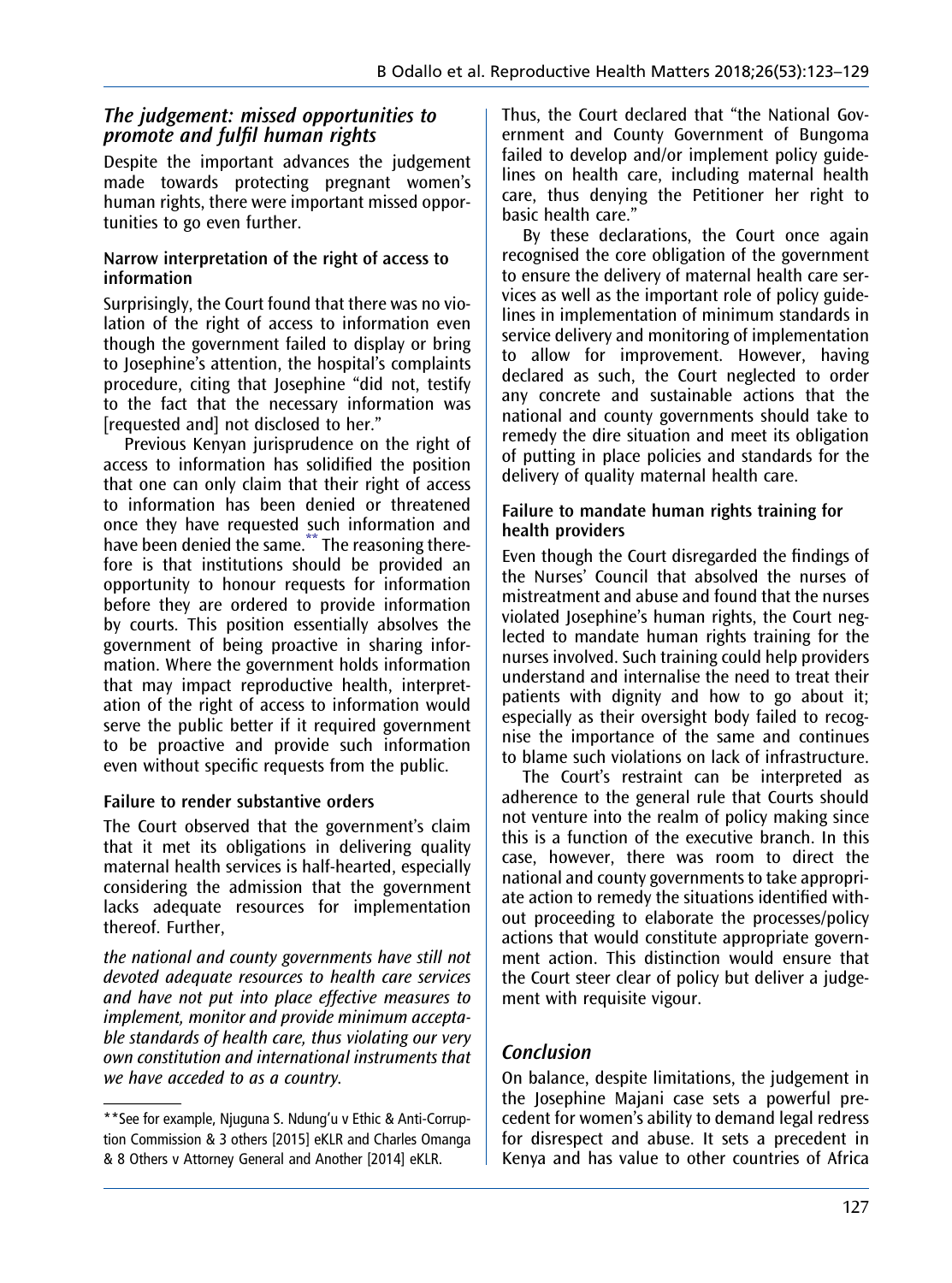<span id="page-6-0"></span>and even beyond. In Kenya itself, the ruling follows on a previous judgement recognising women's human rights in the case of Millicent Awuor (Maimuna) and Margaret Anyoso Oliele V AG and others, High Court Petition No. 562 of 2012. In that case, the High Court awarded damages to two women who had delivered babies and had been detained for their inability to pay medical bills upon discharge. The Court declared that they had been discriminated against based on their gender and socio-economic status and that they had been subjected to cruel, inhuman, and degrading treatment, amounting to a violation of their right to dignity.

While our discussion of the Majani case points out that much remains to be done, these cases together provide a promising direction to advance pregnant women's rights to dignity and non-abusive treatment in health care institutions.

#### References

- 1. Communication No.17/2008.
- 2. Full text of the judgement. Available at [http://www2.ohchr.](http://www2.ohchr.org/english/law/docs/CEDAW-C-49-D-17-2008_en.pdf) [org/english/law/docs/CEDAW-C-49-D-17-2008\\_en.pdf](http://www2.ohchr.org/english/law/docs/CEDAW-C-49-D-17-2008_en.pdf).
- 3. National Bureau of Statistics. Kenya Demographic and Health Survey. Kenya; 2015. p. 327.
- 4. UNFPA. From promise to action: ending preventable maternal deaths in Kenya. [Internet]. New York. 2014. [cited 2018 Jul 19]. Available at [https://www.unfpa.org/](https://www.unfpa.org/news/promise-action-ending-preventable-maternal-deaths-kenya) [news/promise-action-ending-preventable-maternal-deaths](https://www.unfpa.org/news/promise-action-ending-preventable-maternal-deaths-kenya)[kenya](https://www.unfpa.org/news/promise-action-ending-preventable-maternal-deaths-kenya)
- 5. Kenya National Commission on Human Rights. Realising sexual and reproductive health rights in Kenya: a myth or reality? Kenya. 2012. p. 40–41.
- 6. Sharma J, Leslie HH, Kundu F, et al. Poor quality for poor women? Inequities in the quality of antenatal and delivery care in Kenya. PLoS ONE. [2017](#page-2-0);12(1):e0171236. Available at [https://doi.org/10.1371/journal.pone.0171236.](https://doi.org/10.1371/journal.pone.0171236)
- 7. National Bureau of Statistics. Kenya Demographic and Health Survey. Kenya. 2009. p. 122.
- 8. National Bureau of Statistics. Kenya Demographic and Health Survey: Key Indicators. Kenya. 2014. p. 27. Available at [https://reliefweb.int/sites/reliefweb.int/](https://reliefweb.int/sites/reliefweb.int/files/resources/Kenya%20Demographic%20and%20Health%20Survey.pdf)files/resources/Kenya [%20Demographic%20and%20Health%20Survey.pdf](https://reliefweb.int/sites/reliefweb.int/files/resources/Kenya%20Demographic%20and%20Health%20Survey.pdf).
- 9. Ministry of Health. Saving mothers lives: first confidential report into maternal deaths in Kenya. Kenya. 2017.

## Résumé

L'accès à des soins de santé reproductive complets pour les femmes et les jeunes filles, notamment à des services de santé maternelle de qualité, reste problématique au Kenya. Une récente enquête gouvernementale qui a évalué près de 500 décès maternels s'étant produit en 2014 a révélé des lacunes dans la qualité des soins maternels. Elle a conclu que plus de 90% des femmes décédées avaient reçu des soins maternels « sous-optimaux ».

- 10. Kenya National Commission on Human Rights. Realising sexual and reproductive health rights in Kenya: A myth or reality? Kenya. 2012. p. 48–49.
- 11. Ministry of Medical Services and Ministry of Public Health & Sanitation. Accelerating attainment of health goals: The Kenya Health Sector Strategic and Investment Plan – KHSSP July 2012 – June 2017. 2012. p. 51.
- 12. USAID and Pepfar Health Policy Project. Maternal & Newborn Health Care in Kenya. Kenya. 2013.
- 13. Jamah A. Free maternity services in Kenya could endanger mothers' lives, experts warn. The Standard. [Internet]. 2013 July 18. [cited 2018 June 20]; [about two screens]. Available from [https://www.standardmedia.co.ke/health/](https://www.standardmedia.co.ke/health/article/2000088679/why-free-maternity-services-could-endanger-mothers-lives) [article/2000088679/why-free-maternity-services-could](https://www.standardmedia.co.ke/health/article/2000088679/why-free-maternity-services-could-endanger-mothers-lives)[endanger-mothers-lives](https://www.standardmedia.co.ke/health/article/2000088679/why-free-maternity-services-could-endanger-mothers-lives).
- 14. Owino H. Not So Free After All: Delivery Services the Only Free Package on Maternal Health Care. Reject [Internet] 2013 July 16 [cited 2018 June 20]; [about 13 screens]. Available from [http://www.awcfs.org/dmdocuments/reject/](http://www.awcfs.org/dmdocuments/reject/Reject_087.pdf) [Reject\\_087.pdf.](http://www.awcfs.org/dmdocuments/reject/Reject_087.pdf)
- 15. Pyone T, Smith H, van den Broek N. Implementation of the free maternity services policy and its implications for health system governance in Kenya. BMJ Global Health. [2017;](#page-2-0)2: e000249, p. 8–9. Available at [https://gh.bmj.com/content/](https://gh.bmj.com/content/2/4/e000249) [2/4/e000249.](https://gh.bmj.com/content/2/4/e000249)

#### Resumen

El acceso a servicios de atención integral a la salud reproductiva para mujeres y niñas, que incluye acceso a servicios de salud materna de calidad, continúa siendo un reto en Kenia. Una reciente investigación gubernamental, que evaluó casi 500 muertes maternas que ocurrieron en 2014, reveló brechas en la calidad de la atención materna y concluyó que más del 90% de las mujeres que murieron habían recibido atención